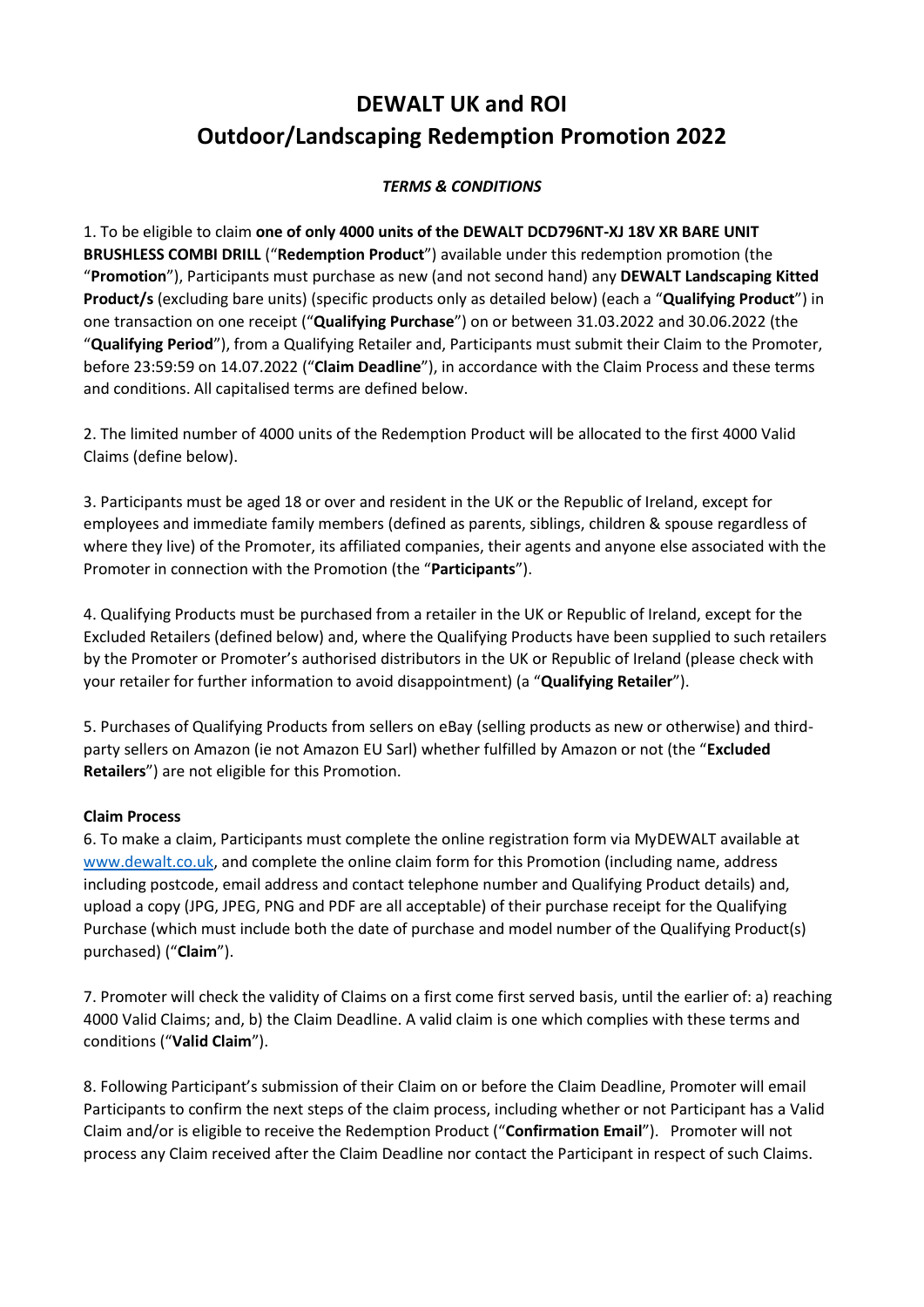9. Those Participants the Promoter confirms as eligible to receive the Redemption Product, should allow 30 days from the date their Claim was submitted, to receive the Redemption Product. Where the Promoter is unable to meet this deadline Participants will be informed of the timeframe within which the Redemption Product is expected to be received ("**Revised Date**"); if the Redemption Product has not been received by the later of the Revised Date and 30 days from the date of the Confirmation Email, Participants are invited to contact the Promoter within 5 days of such date, by email at [Redemption@sbdinc.com.](mailto:Redemption@sbdinc.com) Regrettably claims pursued after this time will not be accepted.

10. Participants who are unable to upload the supporting documentation with their Claim should email the Promoter a[t Redemption@sbdinc.com](mailto:Redemption@sbdinc.com) on or before the Claim Deadline.

11. Qualifying Purchases purchased outside of the Qualifying Period will be deemed invalid.

12. Claims received after the Claim Deadline will be deemed invalid.

13. Participants must keep the Qualifying Product for a period of at least 28 days from the date of purchase. If the Qualifying Product is returned within this period, the Promoter will be entitled to claim back the Redemption Product.

14. The ONLY Qualifying Products are – DCM561P1S-GB, DCM562P1-GB, DCM563P1-GB, DCM565P1-GB, DCM5713X1-GB, DCM571X1-GB, DCM572X1-GB, DCM575X1-GB, DCMAS5713X1-GB, DCMBA572X1-GB, DCMBL562P1-GB, DCMCS574X1-GB, DCMCS575X1-GB, DCMHT563P1-GB, DCMPH566P1-GB, DCMPP568P1- GB, DCMPS567P1-GB, DCMST561P1-GB, DCMW564P2-GB ONLY. Any other derivatives including bare units will not be accepted.

15. The Promoter reserves the right to substitute the Redemption Product with another product of similar value in the event the Redemption Product is not available. The Redemption Product is non-exchangeable, non-transferable, and is not redeemable for cash or other products.

16. Only one Claim per Participant and one claim per Qualifying Purchase and one claim per household is permitted. ONLY the first Valid Claim in respect of a household will be eligible under this Promotion.

17. The Promoter reserves the right to verify the eligibility of all Claims to protect itself against fraudulent, invalid or repetitive claims including, without limitation, to require the Participant to prove that it did not return the Qualifying Product purchased within the period of 30 days from the date of delivery.

18. Claims for returned Qualifying Products, Claims or entries in bad faith or fraudulent Claims or entries will be invalidated.

19. The Promoter will not be held responsible or liable for any technical, hardware, software, server, website, or other failures or damage of any kind to the extent that this prevents or delays the Participant from or otherwise obstructs the Participant to submit a Claim under the Promotion. Claims made by fax, telephone or email, will not be accepted. Illegible incomplete or altered claim forms will be deemed void, as will claim forms not completed in accordance with these terms and conditions.

20. The Promoter will process personal information in accordance with the Promoter's Privacy Policy available at [https://www.stanleyblackanddecker.com/privacy-policy.](https://www.stanleyblackanddecker.com/privacy-policy) You can request access to your personal data, have any inaccuracies rectified or request deletion of personal data by sending a request via this link: [https://www.stanleyblackanddecker.com/data-privacy-policy-inquiry-form.](https://www.stanleyblackanddecker.com/data-privacy-policy-inquiry-form)